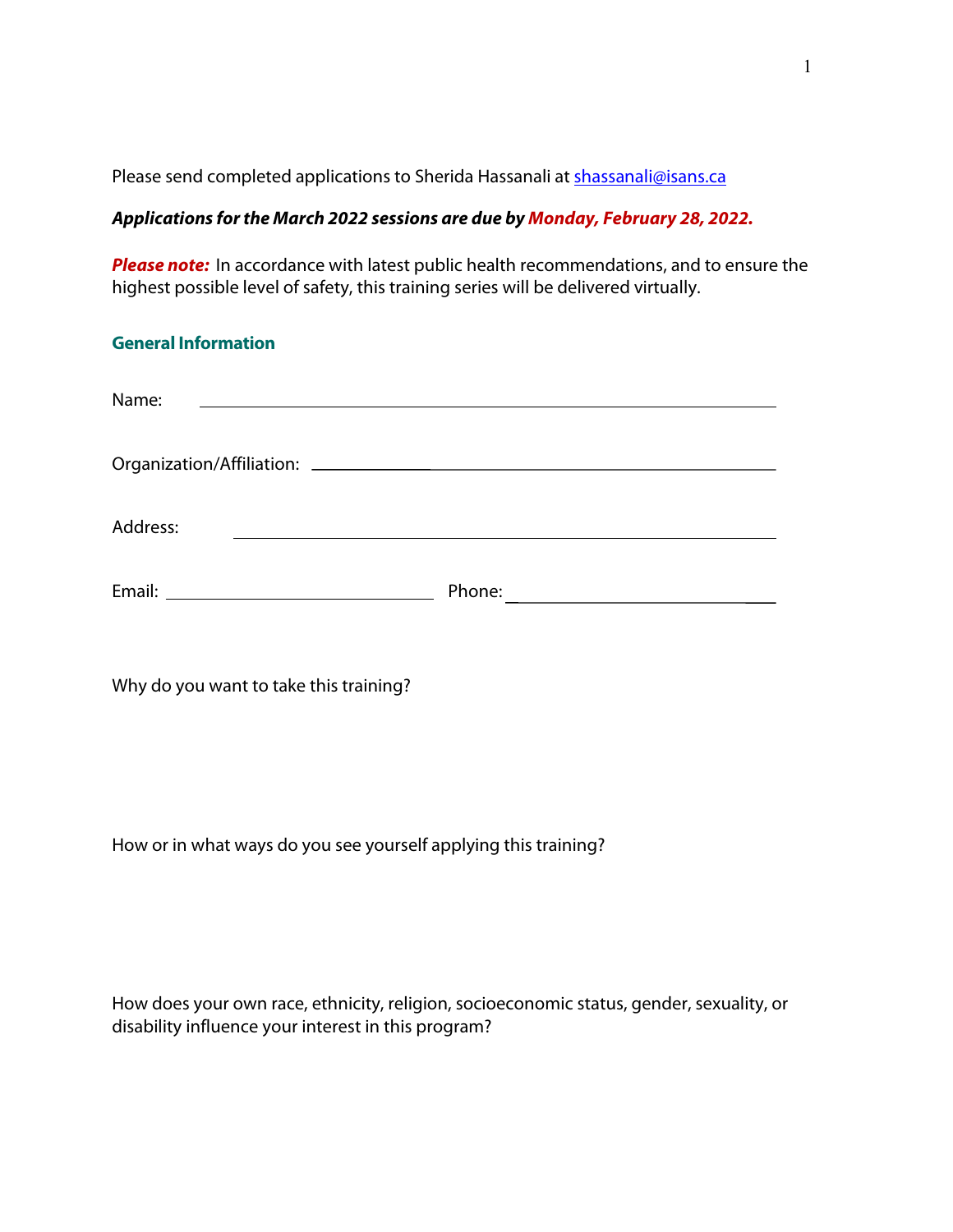# **Statement of Commitment** (please check and sign)

# **1. Attendance**

I agree to attend all four training sessions (Sign here)

- Session 1: Thursday March 3, 2022 (9:00 to 12:00 pm)
- Session 2: Thursday March 10, 2022 (9:00 to 12:00 pm)
- Session 3: Thursday, March 17, 2022 (9:00 to 12:00 pm)
- Session 4: Thursday, March 24, 2022 (9:00 to 12:00 pm)

All sessions will be held **on-line due to the on-going nature of COVID. It should be noted that ISANS is following all Provincial** COVID-19 protocols.

# **2. Commitment**

I agree to undertake at least two Welcome Ambassador activities following the successful completion of the Welcome Ambassador training (for example, workshop sessions, projects, conversations family, friend, or colleagues, etc.).

 $(Sign here)$ 

# **3. Adherence to the principles of diversity, inclusion, and equity.**

### **Diversity**

I agree to respond respectfully and effectively to people of all cultures, classes, gender identities, races, ethnic backgrounds, sexual orientations, abilities, and faiths and religions, in a manner that recognizes, affirms, and values the worth of individuals, families and communities, and protects and preserves the dignity of each.  $(Sign here)$ 

## **Inclusion**

I agree to work towards creating groups, neighbourhoods, and communities that are inviting, welcoming, and accessible to the diversity of people who visit and live there.

(Sign here) \_\_\_\_\_\_\_\_\_\_\_\_\_\_\_\_\_\_\_\_

### **Equity**

I agree to recognize and address injustices that emerge through imbalances in power and privilege, which prevent or diminish access for achieving diverse and inclusive communities where all people are able to enjoy full, healthy lives.

 $(Sian here)$